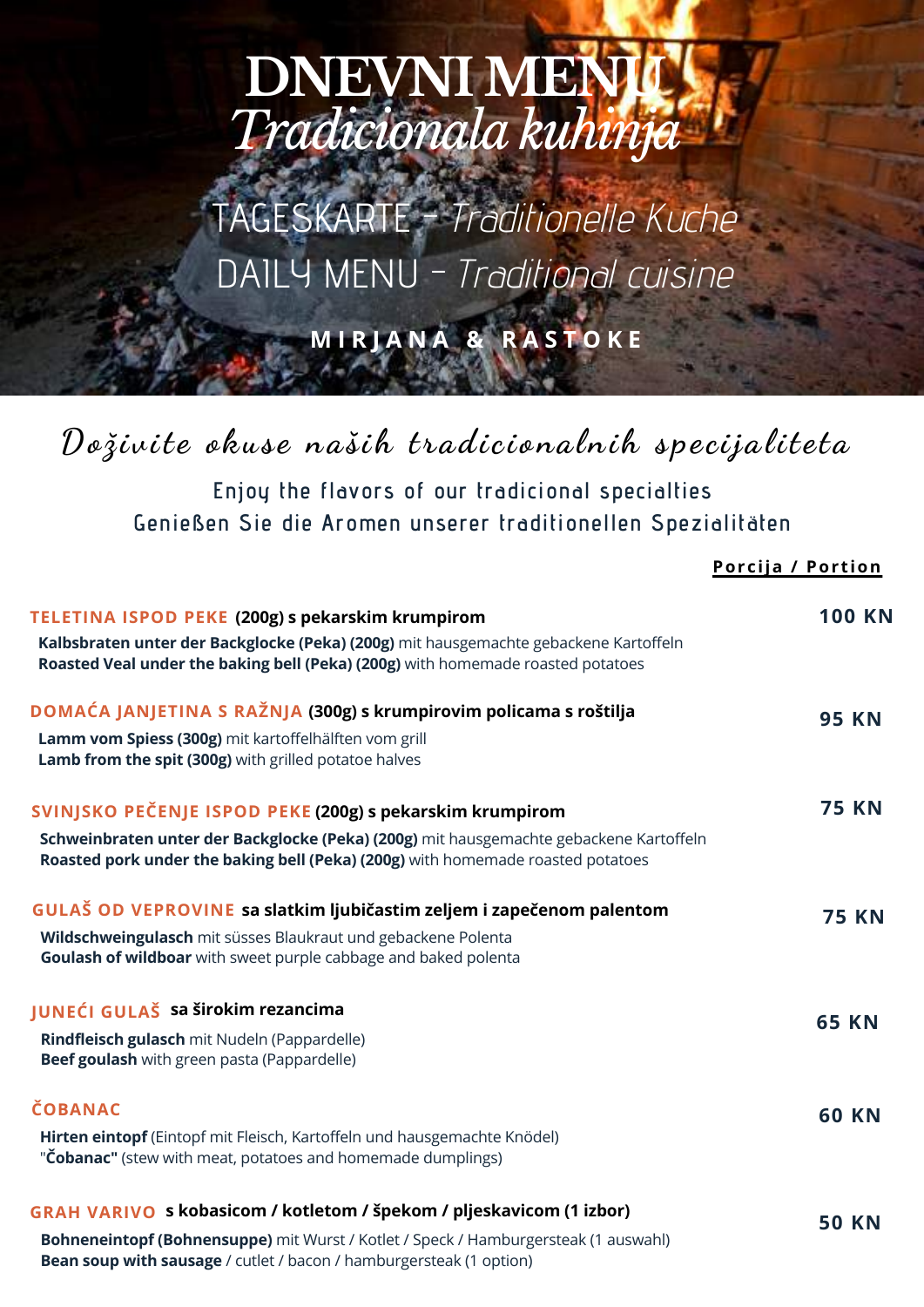**M I R J A N A & R A S T O K E**

# Juhe / Suppen / Soups

|                                                                                                                                                                      | Porcija / Portion |
|----------------------------------------------------------------------------------------------------------------------------------------------------------------------|-------------------|
| DOMAĆA GOVEĐA JUHA s rezancima, mrkvom i celerom<br>Rindfleischsuppe mit Nudeln, Karrotten und Sellerie<br><b>Beef soup</b> with noodles, carrot and celery          | <b>20 KN</b>      |
| Krem juhe / Cremesuppen / Creme soups                                                                                                                                |                   |
| KREM JUHA OD RAJČICE (s vrhnjem i prepečenim listićima badema)<br>Tomatensuppe mit Sahne und geröstete Mandelblättchen<br>Tomato soup with cream and toasted almonds | <b>25 KN</b>      |
| <b>DNEVNA KREM JUHA</b><br><b>Tages Cremesuppe</b><br>Daily cream soup                                                                                               | <b>30 KN</b>      |

## **SALATE / SALAT / SALADS**

### **PORCIJA / PORTION 25 KN**

Salata po vašem izboru iz salat bara Salat nach ihrer Wahl vom Salat bar Salad by your choice from salad bar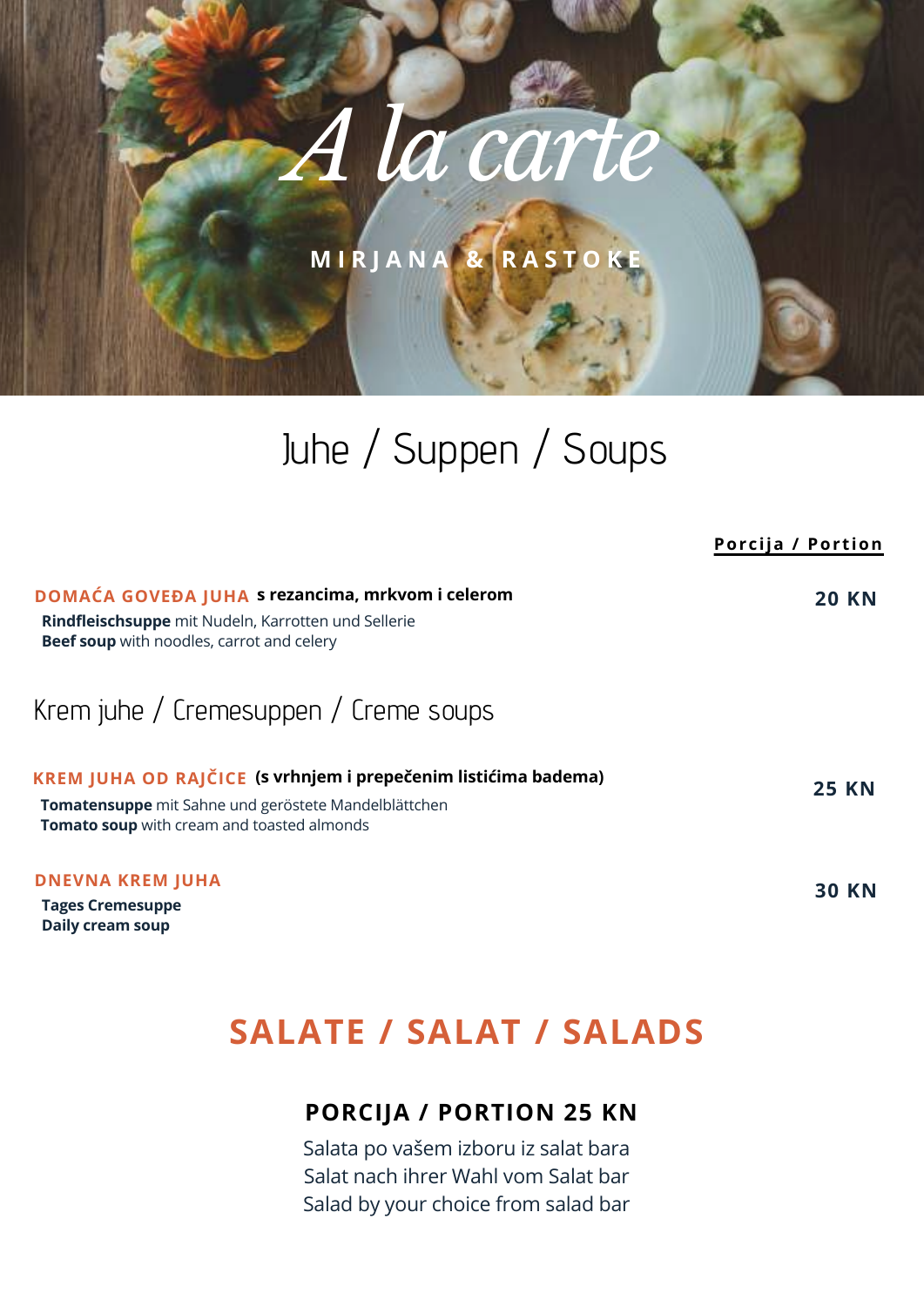**M I R J A N A & R A S T O K E**

# Hladna predjela / Kalte Vorspeisen / Cold entrees

#### **HLADNA PLATA NAREZAKA I SIRA (2 OSOBE) Selekcija domaćih sireva s lokalnih OPG-a, 110 KN pršut, kulen, baranjska kobasica, 4 uštipka, punjene papričice i masline, šumski med i pekmez od šljiva**

**Aufschnitt und Käse platte (2 Personen) -** Käse sorten von lokalen Bauernhöfen, Prosciutto, "Kulen" und "Barajnska" Wurst (Räucherwurst), 4 hausgemachte Krapfen, gefüllte Paprika und Oliven, Waldhonig und Pflaumenmus,

**Cold cuts and cheese platter (2 Personen) -** Selection of homemade cheese from local farms, prosciutto, "Kulen" and "Baranjska" sausage (smoked sausage), 4 homemade doughnuts, stuffed peppers and olives, forest honey and plum jam

#### **HLADNA PLATA SIREVA (2 OSOBE) Selekcija domaćih sireva s lokalnih OPG-a, 4 uštipka, 110 KN punjene papričice i masline, svježe voće, domaći šumski med i pekmez od šljiva**

**Käseplatte (für 2 Personen) -** Käse sorten von lokalen Bauernhöfen, 4 hausgemachte Krapfen, gefüllte Paprika und Oliven, hausgemachter Waldhonig und Pflaumenmus

**Cold cheese plate (for 2 persons)** - Selection of homemade cheese from local farms, 4 homemade doughnuts, stuffed peppers and olives, homemade forest honey and plum jam

#### **DOMAĆI KRAVLJI SIR SA LOKALNIH FARMI ZAPEČEN U SEZAMU I BADEMIMA 65 KN sa tostom na podlozi od svježe zelene salate, rikule i maslinovog ulja**

**Käse von lokalen Bauernhöf gebacken in Sesam und Mandeln** mit Toast auf einem Bett von frischem grünem Salat, Rucola und Olivenöl **Homemade cheese from local farms baked in sesame seeds and almonds** with toast on a bed of fresh green lettuce, rucola and olive oil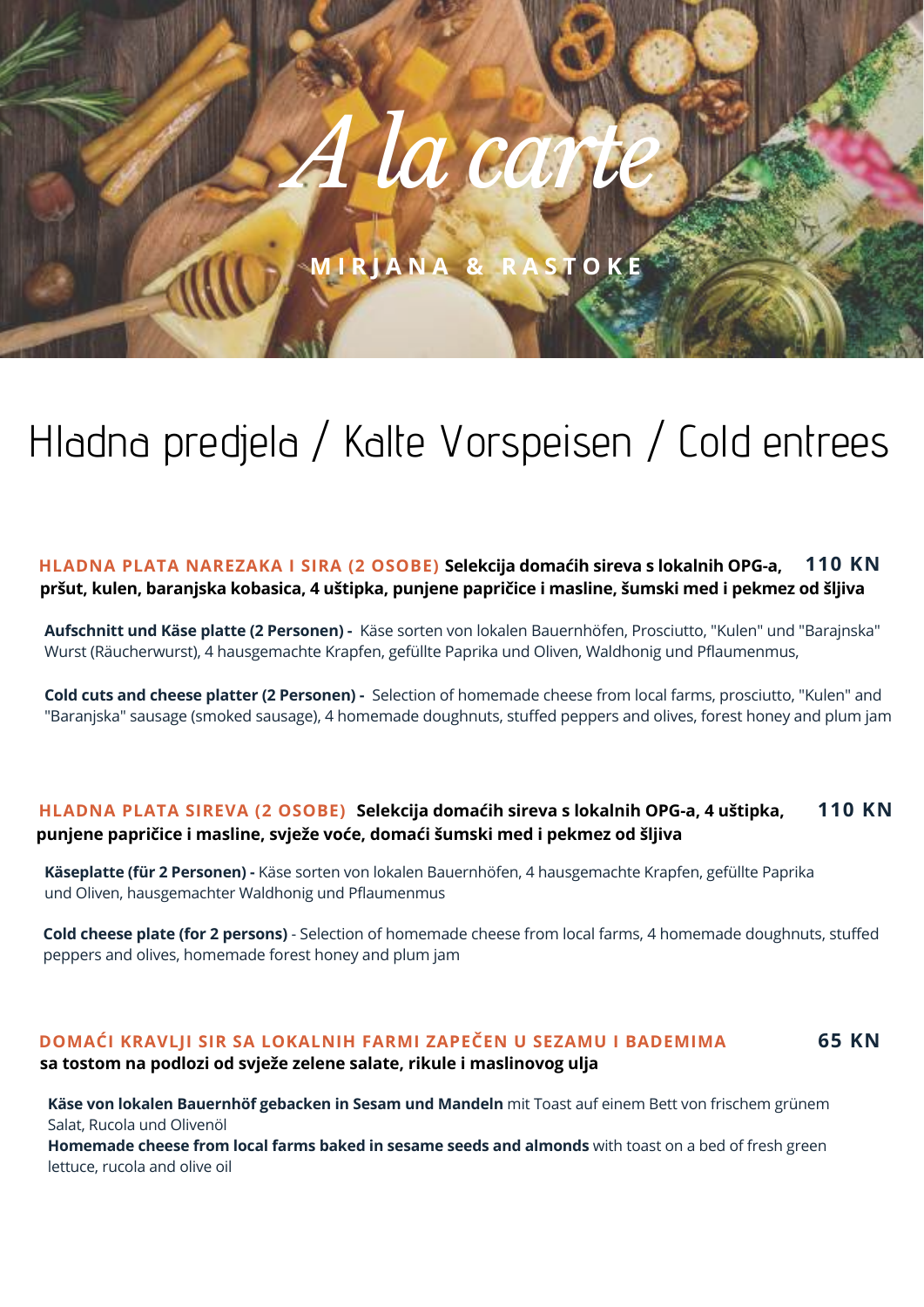Tages spezialitetan vom Spiess oder unter der Backglocke / Daily specialities from the open grill (on spit) or baked under the baking bell

**JANJETINA SA RAŽNJA**

**Lamm vom Spiess Lamb on the spit**

**ODOJAK S RAŽNJA (Uz prethodnu najavu i narudžbu)Spanferkel (mit vorheriger Ankündigung) Suckling pig (on the spit) - (with prior notice)**

Plate za 2 osobe / Platte fur 2 Personen / Platter for 2 persons

**LIČKA PLATA / PLATTE "LIKA" / PLATTER "LIKA"**

**Ražanj i peka plata** - Domaća janjetina s ražnja (300g), teletina ispod peke (200g), svinjsko pečenje ispod peke (200g), krumipirove police s roštilja, domaća pogača, svježi sir, umak od pečenja

**Vom Spiess und unter der Backglocke -** Hausgemachtes Lamm vom spiess (300g), Kalbsbraten (200g) und Schewinbraten (200g) under der Backglocke (Peka), mit Kartoffelhaelften vom grill, hausegemachter Brötchen, frischkaese, Bratensoße

**From spit and under the baking bell** - Homemade lamb on the spit (300g), roasted veal (200g) and roasted pork (200g) baked under the bell (peka), grilled potatoe halves, homemade bun, fresh homemade cheese, gravy sauce

#### **PLATA SLUNJČICA / PLATTE "SLUNJČICA" / PLATTER "SLUNJČICA"**

**Miješana plata** - Teleći naravni odrezak, pureća rolada punjena sa sa mozzarellom, otkošteni batak i zabatak s roštilja, zagrebački odrezak svinjski, maslac sa začinskim biljem, svježi sir s začinskim biljem, đuveč riža, pekarski krumpir i umak od gljiva

**Gemischte platte** - Kalbschnitzel vom Grill, Putenbrust roulade gefüllt mit Mozzarella, Hähnchenschenkel ohne knochen vom grill, Cordon Bleu vom Schwein, Kräuterbutter, Frischkäse mit Kräutern, Letscho Reis (Reis mit Gemüse), hausgemachte gebackene Kartoffeln und Waldpilzen sauce

**Mixed platter** – Grilled veal escalope, turkey roulade filled with mozzarella, grilled boneless chicken thigh and leg, pork cordon bleu, Herb butter, fresh homemade cheese with herbs, lecso rice (rice with vegetables), homemade roasted potatoes and forest mushrooms sauce

**250 KN**

**260 KN**

**1 KG - 220,00 KN**

**1 KG - 150,00 KN**

**Porcija / Por t ion**

Dnevni specijaliteti s ražnja ili ispod peke /

*A la carte*

**M I R J A N A & R A S T O K E**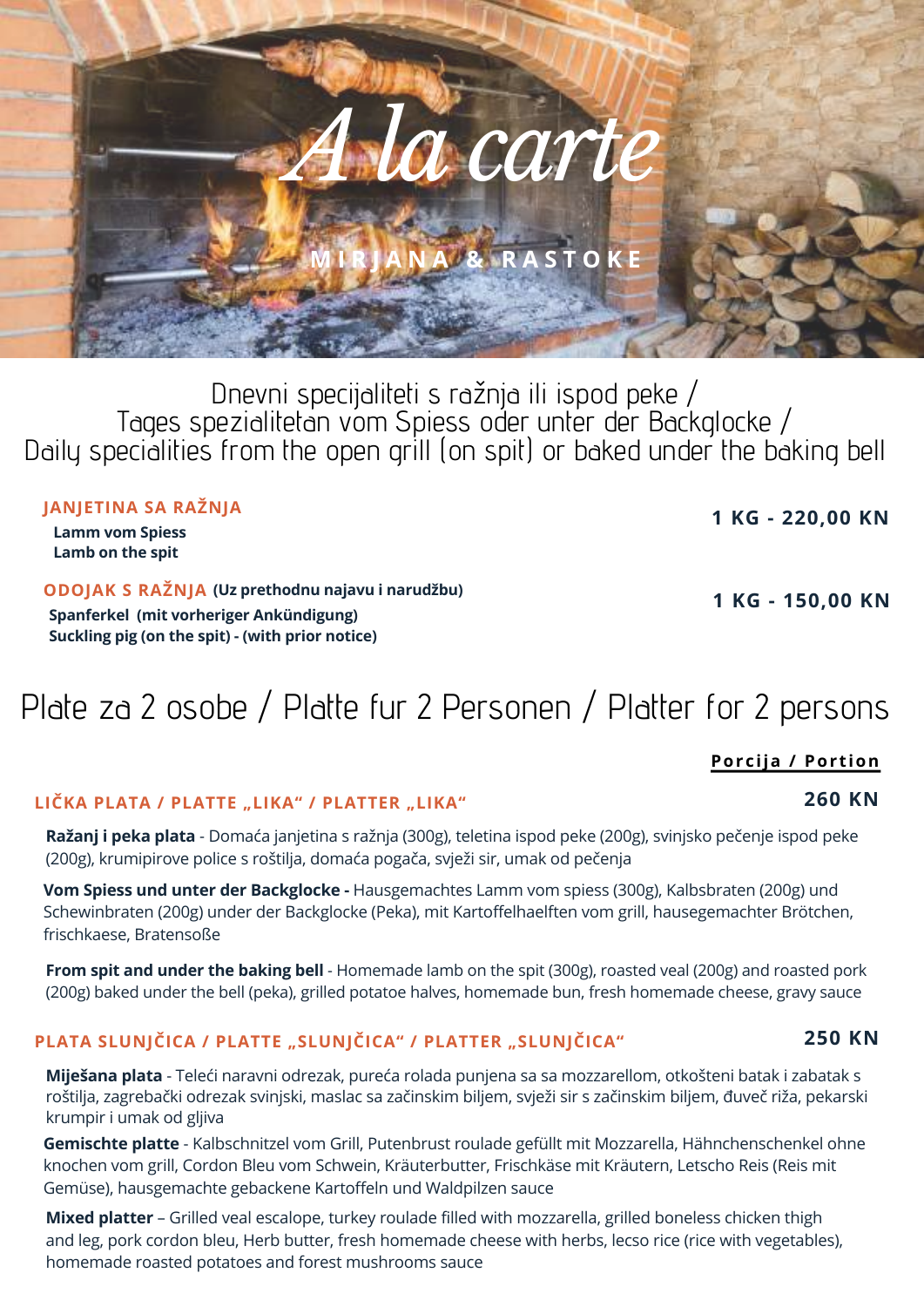**M I R J A N A & R A S T O K E**

## Plate za 2 osobe / Platte fur 2 Personen / Plates for 2 persons

#### **Porcija / Por t ion**

#### **PLATA KORANA / PLATTE "KORANA" / PLATTER "KORANA"**

**Roštilj plata** – punjena pljeskavica, 6 ćevapčića, batak i zabatak (otkošteni, punjen sirom omotan u dimljenu slaninu), roštilj kobasica, maslac sa začinskim biljem, svježi sir s začinskim biljem, ajvar, 4 uštipka, đuveč riža, pommes frites

Grillplatte - gefullte "Pljeskavica", 6 "Ćevapčići", Gefülltes Hähnchenschenkel (ohne knochen, gefüllt mit Käse und gewickelt in Räucherspeck), grill Wurst Kräuterbutter, Frischkäse mit Kräutern, Ajwar, 4 Hausgemachte Krapfen, Letscho Reis (Reis mit Gemüse), pommes frites

**Grill platter** – Stuffed "Pljeskavica" (burger meat), 6 "ćevapčići", Filled chicken thigh and leg (boneless, filled with cheese, wrapped in smoked bacon), grill sausage, Herb butter, fresh homemade cheese with herbs, ajvar, 4 homemade doughnuts, lecso rice (rice with vegetables), pommes frites

# Glavna jela / Hauptspeisen / Main dishes

#### **Porcija / Por t ion**

#### **BIFTEK (300 G) U UMAKU OD VRGANJA I ŠAMPINJONA 180 KN sa svježim povrćem s roštilja i prženim krumpirom**

**Beefsteak (300g) auf Steinpilzen, Champignons Sauce** mit **g**egrilltes frisches Gemüse und knusprigen Kartoffelecken **Beefsteak (300g) in porcini, white mushrooms sauce** with grilled fresh vegetables and potato wedges

**BIFTEK (300 G) U UMAKU OD ZELENOG PAPRA**

#### **sa svježim povrćem s roštilja i prženim krumpirom**

**Beefsteak (300g) im grüner pfeffer rahm sauce** mit gegrilltes frisches Gemüse und knusprigen Kartoffelecken **Beefsteak (300g) in green pepper ram sauce** with grilled fresh vegetables and potato wedges

**180 KN**

# **230 KN**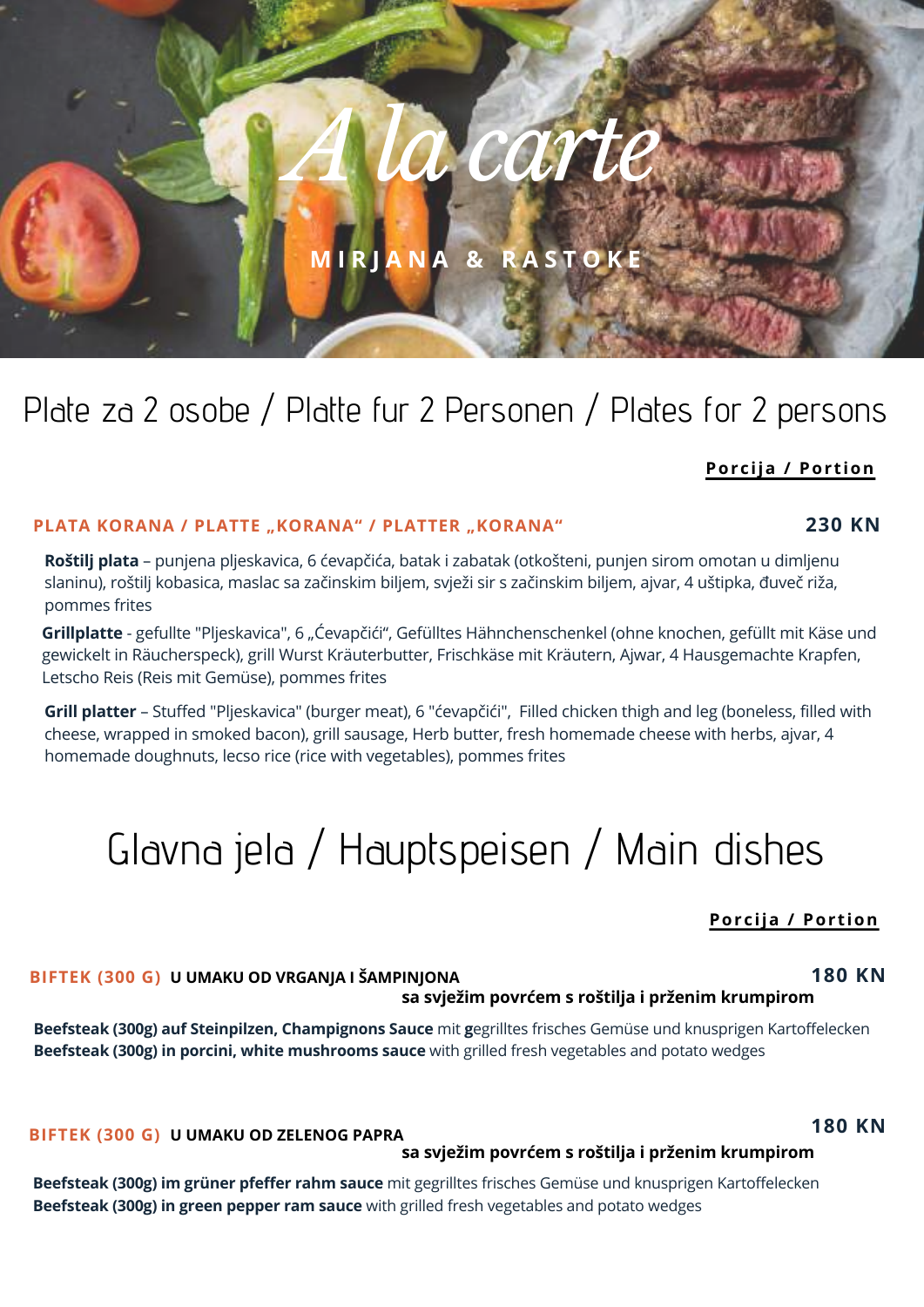## **M I R J A N A & R A S T O K E**

*A la carte*

## **Porcija / Por t ion** Glavna jela / Hauptspeisen / Main dishes

#### **TELEĆI ODREZAK SA ROŠTILJA U UMAKU OD VRGANJA I ŠAMPINJONA**

#### **sa svježim povrćem s roštilja i pekarskim krumpirom**

**Kalb Schnitzel vom grill in Steinpilzen und Champignons sauce,** gegrilltes frisches Gemüse und hausgemachte gebackene Kartoffeln

**Grilled veal steak (escalope) in porcini and white mushrooms sauce**, grilled fresh vegetables and homemade roasted potatoes

#### **PUREĆA ROLADA PUNJENA MOZZARELOM U UMAKU OD VRGANJA I ŠAMPINJONA**

#### **sa svježim povrćem s roštilja i pekarskim krumpirom**

**Puten rouladen mit Mozzarela im Steinpilzen und Champignons sauce** mit **g**egrilltes frisches Gemüse und hausgemachte gebackene Kartoffeln

**Rolled turkey stuffed with mozzarela in porcini and white mushrooms sauce** with grilled fresh vegetables and homemade roasted potatoes

#### **ZAGREBAČKI ODREZAK & Pommes frittes**

**Cordon bleu** (gefullt mit Schinken und Käse) mit pommes frittes **Cordon bleu** (breaded escalope) stuffed with ham and cheese with pommes frittes

| TELEĆI / KALBFLEISCH / VEAL       | 100 KN |
|-----------------------------------|--------|
| SVINJSKI / SCHWEINEFLEISCH / PORK | 85 KN  |
|                                   |        |

#### **SALATA S POHANOM PILETINOM**

#### **Svježa sezonska salata, hrskavi pohani pileći odrezak, aceto balsamico, grana padano sir**

**Crispy Chicken Salad** (Fresh seasonal salad, crispy fried chicken, aceto balsamico dressing, grana padano (parmesan) **Knuspriger Hühnersalat** (frischer Saison Salat, knusprig panierte Huhn, Aceto balsamico dressing, Grana Padano (Parmesan)

#### **BEČKI ODREZAK & Pommes frittes**

**Wiener schnitzel** mit pommes frittes **Wiener schnitzel** (breaded) with pommes frittes

**TELEĆI / KALBFLEISCH / VEAL 95 KN PUREĆI / PUTENBRUST / TURKEY 85 KN SVINJSKI / SCHWEINEFLEISCH / PORK 80 KN**



**75 KN**

**110 KN**

**95 KN**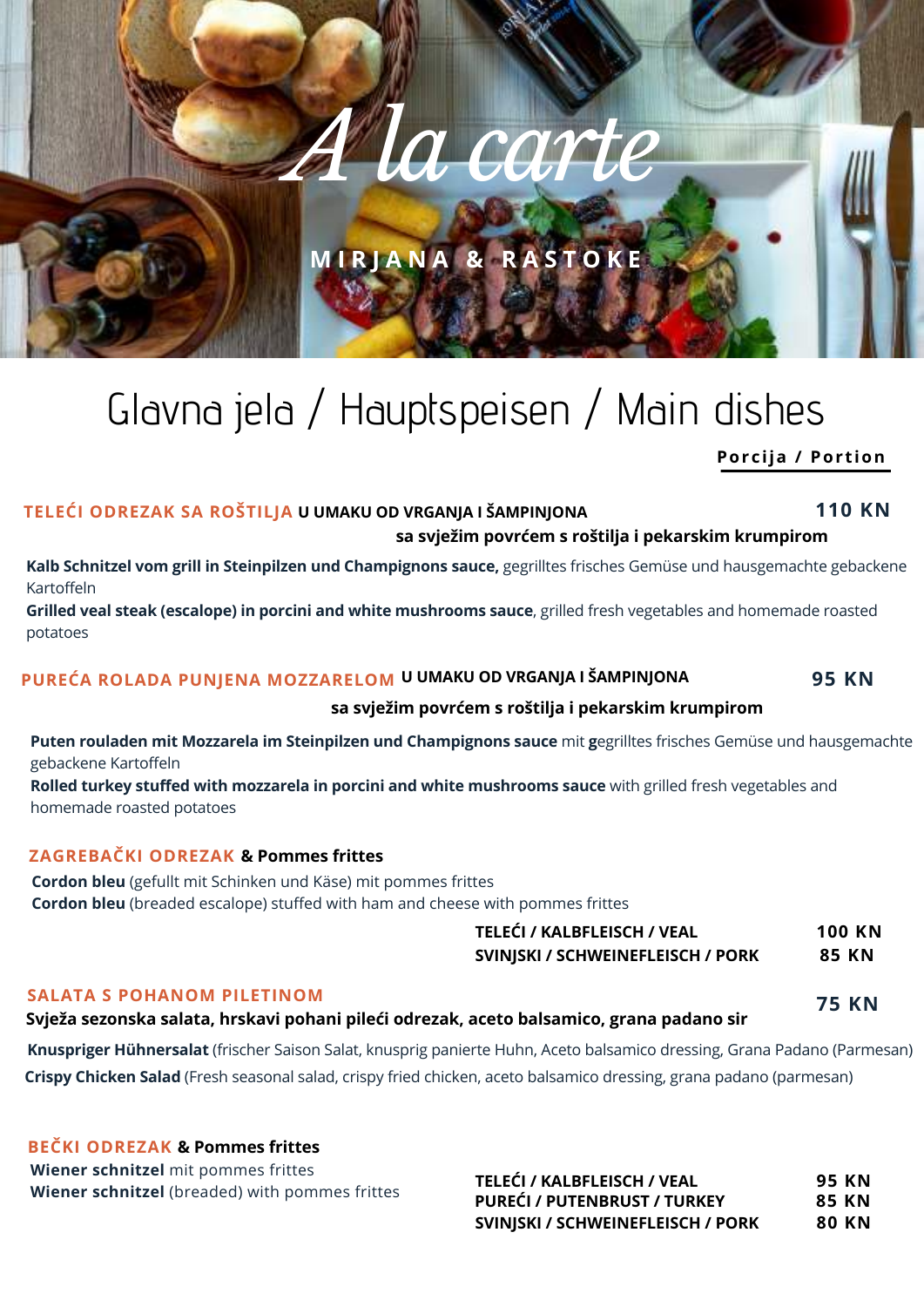**M I R J A N A & R A S T O K E**

# Glavna jela / Hauptspeisen / Main dishes

| ווטווטור דע מןוטוו                                                                                                                              |              |
|-------------------------------------------------------------------------------------------------------------------------------------------------|--------------|
| POHANI PILEĆI BATAK I ZABATAK (OTKOŠTENI) i pommes frittes                                                                                      | <b>80 KN</b> |
| Panierte Hähnchenschenkel (ohne knochen) mit pommes frittes<br>Breaded chicken thigh and leg (boneless) with pommes frittes                     |              |
| PUNJENI BATAK I ZABATAK (otkošten, punjen sirom omotan dimljenom slaninom)<br>s pekarskim krumpirom                                             | <b>85 KN</b> |
| Gefülltes Hähnchenschenkel (ohne knochen, gefüllt mit Käse und gewickelt in Räucherspeck) mit hausgemachte<br>gebackene Kartoffeln              |              |
| Filled chicken thigh and leg (boneless, filled with cheese, wrapped in smoked bacon) with homemade roasted potatoes                             |              |
| ROŠTILJ PLATA ZA 1 OSOBU (Pljeskavica, čevapčići, svinjski kare, roštilj kobasica, maslac sa 100 KN<br>začinskim biljem, ajvar, pommes frittes) |              |
| Grillplatte für 1 Person - "Pljeskavica" (burger fleisch), "ćevapčići", Schweinekarree, Grill Wurst, Kräuterbutter, ajwar,<br>pommes frittes    |              |
| Grill plate for 1 Person - "Pljeskavica" (Burger meat), "čevapčići", pork chop, grill sausage, Herb butter, ajvar, pommes frittes               |              |
| ĆEVAPČIĆI (10 KOM) s ajvarom i pommes frittes                                                                                                   | <b>75 KN</b> |
| Gegrillte "Ćevapčići" (10 Stuck) mit Ajwar und Pommes frittes<br>"Ćevapčići" (10 ćevapčići) with ajvar and pommes frittes                       |              |
| PUNJENA PLJESKAVICA SA SIROM, VRHNJEM, ČESNJAKOM, KRASTAVCIMA I SENFOM<br>s Đuveđ rižom                                                         | <b>80 KN</b> |

**Porcija / Por t ion**

**Gefüllte "Pljeskavica" (burger fleisch)** mit Käse, Sauerrahm, Knoblauch, Gurken, Senf mit Letscho Reis **Stuffed "Pljeskavica" (burger meat)** with cheese, sour cream, garlic, cucumber and mustard, with Lecso Rice (rice with vegetables)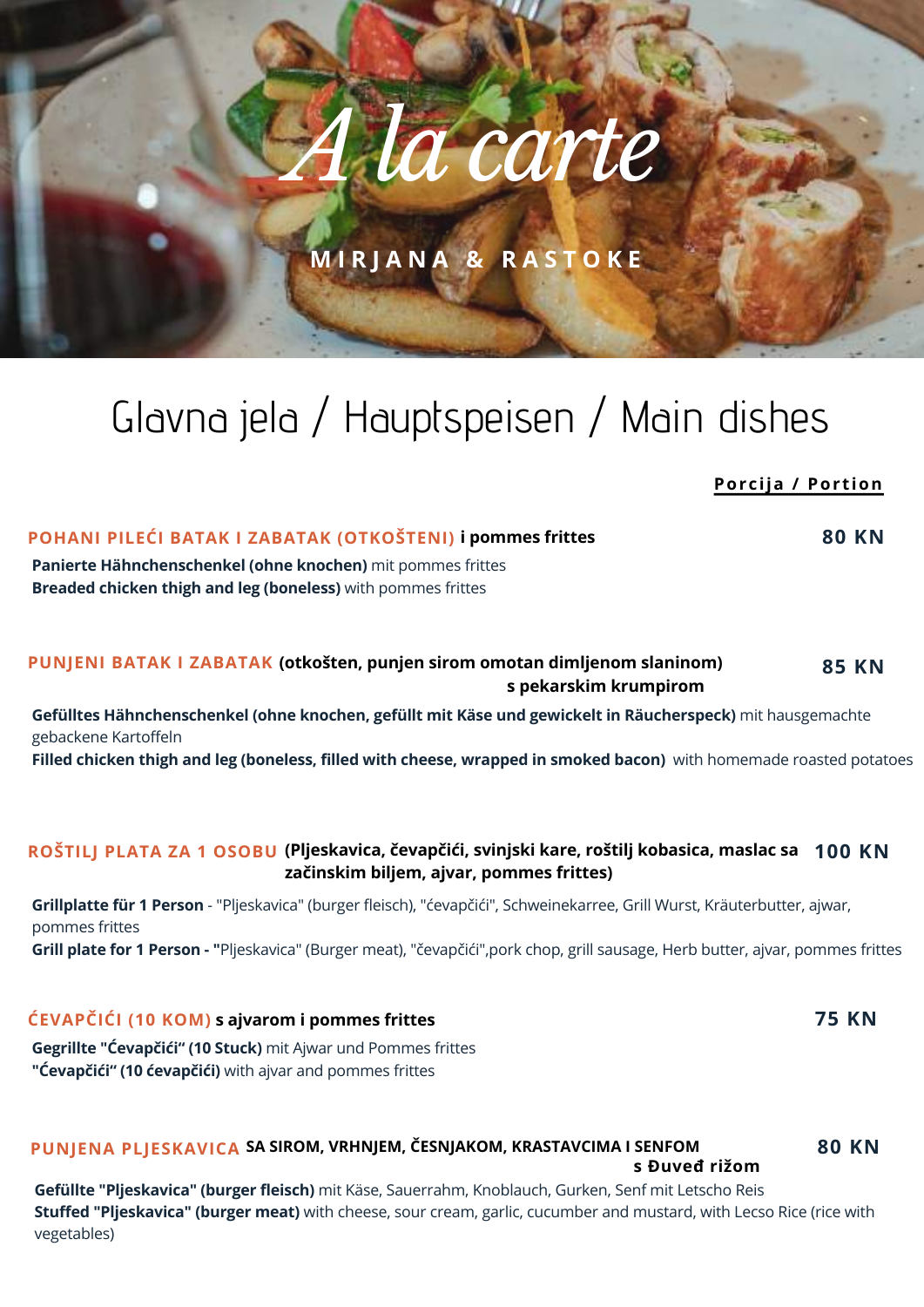**M I R J A N A & R A S T O K E**

## Riblji specijaliteti / Fischspezialitaten / Fish Specialties

#### **Porcija / Por t ion**

#### **FILET RASTOČKE PASTRVE NA MLINARSKI (U KUKURUZNOM BRAŠNU S ROŠTILJA) 95 KN u kremastom umaku od češnjaka sa svježim povrćem s roštilja i zapečenom palentom**

**Rastoke Forellefilet auf Müllnerart (in Maismehl vom Grill) im cremigen Knoblauchsauce** mit gegrilltes frisches Gemüse und gebackener Polenta

Rastoke's trout fillet on "Miller's way" (In conrflower on grill) in a creamy garlic sauce with grilled fresh vegetables and baked polenta

**RASTOČKA PASTRVA S ROŠTILJA sa svježim povrćem s roštilja i pekarskim krumpirom 85 KN Rastoke Forelle vom Grill** mit gegrilltes frisches Gemüse und mit hausgemachte gebackene Kartoffeln **Rastoke's grilled trout** with grilled fresh vegetables and with homemade roasted potatoes

## Vegetarijanski specijaliteti / Vegetarische Specialitaten / Vegetarian specialities

#### **VEGETARIJANSKA ROŠTILJ PLATA ZA 1 OSOBU svježe povrće na žaru, 85 KN**

#### **domaći kravlji sir sa lokalnih farmi zapečen u sezamu i bademima i slani kuhani krumpir**

**Vegetarische Grillplatte für 1 Person** - gegrilltes frisches Gemüse, Käse von lokalen Bauernhöf gebacken in Sesam und Mandeln und Salzkartoffeln

**Vegetarian grill plate for 1 Person** - grilled fresh vegetables, homemade cheese from local farms baked in sesame seeds and almonds and salt potatoes

#### **POHANA VEGETARIJANSKA PLATA ZA 1 OSOBU Pohane tikvice, šampinjoni 70 KN i pohani štapići sira sa tartar umakom**

**Vegetarische Panierte Platte für 1 Person** - Panierte Zucchini, Champignons und panierte Käsesticks mit Tartarsauce **Vegetarian breaded plate for 1 Person** - Breaded Zucchini, Champignons breaded cheese sticks with tartar sauce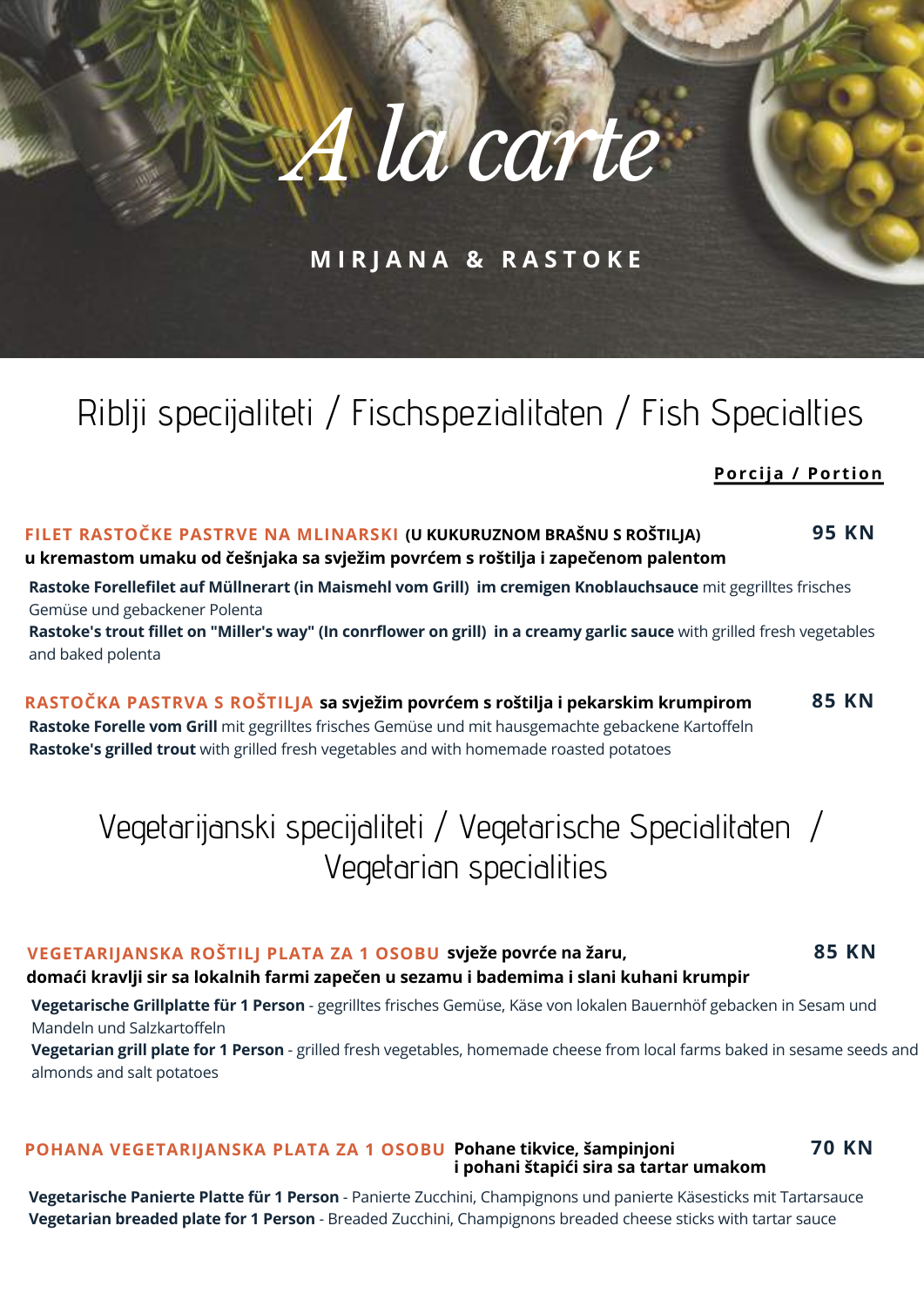## **M I R J A N A & R A S T O K E**

# Tjestenine / Pasta

| DOMAĆA TJESTENINA U KREMI OD VRGANJA I ŠAMPINJONA s listićima parmezana                          | <b>75 KN</b> |
|--------------------------------------------------------------------------------------------------|--------------|
| Hausgemachte pasta in Steinpilz und Champignons Sauce mit Parmesan Blättern                      |              |
| Homemade pasta in porcini and champignon sauce with parmesan flakes                              |              |
| DOMAĆA TJESTENINA U KREMASTOM UMAKU OD RAJČICE                                                   | <b>65 KN</b> |
| Hausgemachte nudeln in Tomatensauce                                                              |              |
| Homemade pasta in creamy Tomato sauce                                                            |              |
| <b>BOLOGNESE</b> (s domaćom tjesteninom)                                                         | <b>65 KN</b> |
| Bolognese mit hausgemachte Nudeln / Bolognese sauce with homemade pasta                          |              |
|                                                                                                  | <b>65 KN</b> |
| AGLIO OLIO (domaća tjestenina u maslinovom ulju i češnjaku)                                      |              |
| Nudeln "Aglio olio" (Olivenöl und Knoblauch) / Homemade pasta "Aglio olio (olive oil and garlic) |              |

# Dječji menu / Kindermenü / Kid's menu

| MALA PIZZA po izboru<br>Kireine Pizza nach Wahl / Small pizza by choice                                                                                                                                          | <b>45 KN</b> |
|------------------------------------------------------------------------------------------------------------------------------------------------------------------------------------------------------------------|--------------|
| POHANI PUREĆI ŠTAPIĆI NA BEČKI U SEZAMU pommes frittes & ketchup<br><b>Panierte Puten-Sticks in Sesam mit pommes frittes &amp; ketchup</b><br>Breaded turkey sticks in sesame seeds mit pommes frittes & ketchup | <b>50 KN</b> |
| OTKOŠTENI PILEĆI BATAK I ZABATAK pommes frittes & ketchup<br>Hähnchenschenkel ohne knochen vom Grill mit pommes frittes & ketchup<br>Grilled boneless chicken thigh and leg with pommes frittes & ketchup        | <b>45 KN</b> |
| ĆEVAPČIĆI (6 KOM) pommes frittes & ketchup<br>Gegrillte "Ćevapčići" (6 Stuck) mit pommes frittes & ketchup<br>"Ćevapčići" (6 ćevapčići) with pommes frittes & ketchup                                            | <b>45 KN</b> |
| FILET RASTOČKE PASTRVE sa slanim kuhanim krumpirom<br>Forellefilet mit Salzkartoffeln<br><b>Trout fillet</b> with salt potatoes                                                                                  | <b>50 KN</b> |
| <b>TIESTENINA "BOLOGNESE"</b><br>Pasta "Bolognese"                                                                                                                                                               | 40 KN        |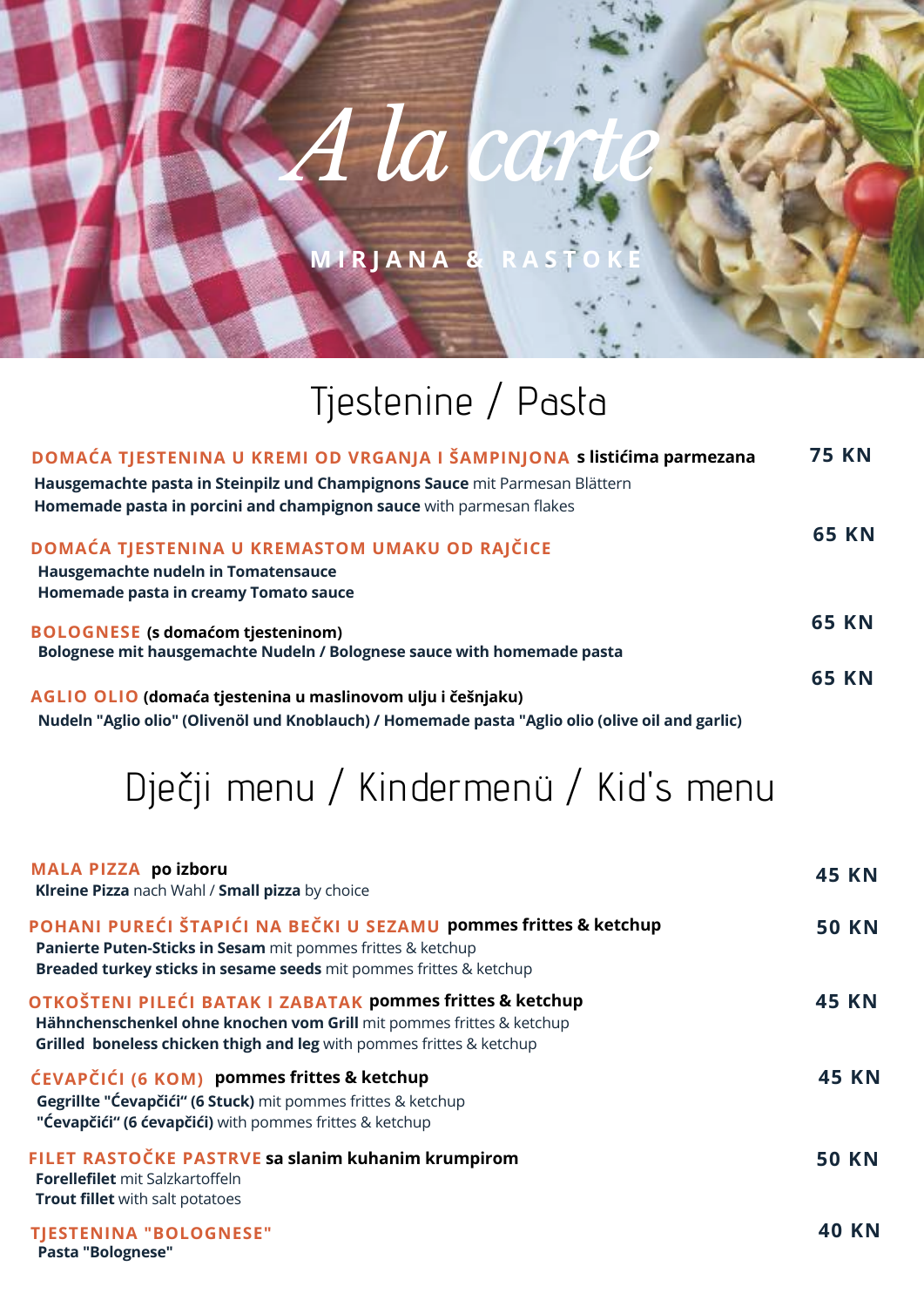# PIZZA

**M I R J A N A & R A S T O K E**

|                                                                                                                                                                                                                                                                      | Porcija / Portion |
|----------------------------------------------------------------------------------------------------------------------------------------------------------------------------------------------------------------------------------------------------------------------|-------------------|
| <b>MARGERITA</b> (rajčica, sir)<br>Margerita (Tomaten, Käse)<br>Margherita (toamato, cheese)                                                                                                                                                                         | <b>55 KN</b>      |
| CAPRICIOSA (rajčica, sir, šunka, šampinjoni)<br>Capriciosa (Tomaten, Käse, Schinken, Champignons)<br>Capriciosa (tomato, cheese, ham, champignons)                                                                                                                   | <b>60 KN</b>      |
| PROSCIUTTO (rajčica, sir, pršut)<br>Prosciutto (Tomaten, Käse, gerauchter Schinken)<br>Prosciutto (tomato, cheese, smoked ham)                                                                                                                                       | <b>60 KN</b>      |
| VEGETARIANA (rajčica, sir, šampinjoni, sezonsko povrće, masline)<br>Vegetariana (Tomaten, Käse, Champignons, Saisongemuese, oliven)<br>Vegeteriana (tomato, cheese, mushrooms, season vegetables, olives)                                                            | <b>60 KN</b>      |
| ROMANA (rajčica, sir, šunka, svježa paprika, luk, masline)<br>Romana (Tomaten, Käse, Schinken, Frische Paprika, Zwiebeln, Oliven)<br>Romana (tomato, cheese, ham, fresh paprika, onions, olives)                                                                     | <b>65 KN</b>      |
| SLAVONSKA (rajčica, sir, šunka, kulen, špek, ljuti feferoni, vrhnje)<br>Slawonien (Tomaten, Käse, Schinken, Pikante Wurst, Speck, scharfe Pfefferoni, Sauerrahm)<br>Slavionian (tomato, cheese, ham, bacon, spicy sausage, hot peppers, sour cream)                  | <b>65 KN</b>      |
| AMERICANA (rajčica, sir, salama, svježa paprika, svježa rajčica, šampinjoni, luk)<br>Americana (Tomaten, Käse, Salami, Frische Paprika, Frische Tomaten, Champignons, Zwiebel)<br>Americana (tomato, cheese, salami, fresh paprika, fresch tomato, mushrooms, onion) | <b>65 KN</b>      |
| RASTOKE (rajčica, sir, pršut, rikola, cherry rajčica, parmezan)<br>Rastoke (Tomaten, Käse, geräucherter Schinken, Cherry Tomaten, Rucola, Parmesan)<br>Rastoke (tomato, cheese, proscutio, rucola, cherry tomatoes, parmesan)                                        | <b>65 KN</b>      |
| PEPERONI (rajčica, sir, pikantna salama, svježa paprika)<br>Peperoni pizza (Tomaten, Käse, Pikantne Salami, Frische Paprika)<br>Peperoni pizza (tomato, cheese, spicy salami, fresh paprika)                                                                         | <b>65 KN</b>      |
| <b>JUMBO PIZZA po izboru</b><br>Jumbo Pizza nach Wahl<br><b>Jumbo pizza</b> by choice                                                                                                                                                                                | <b>110 KN</b>     |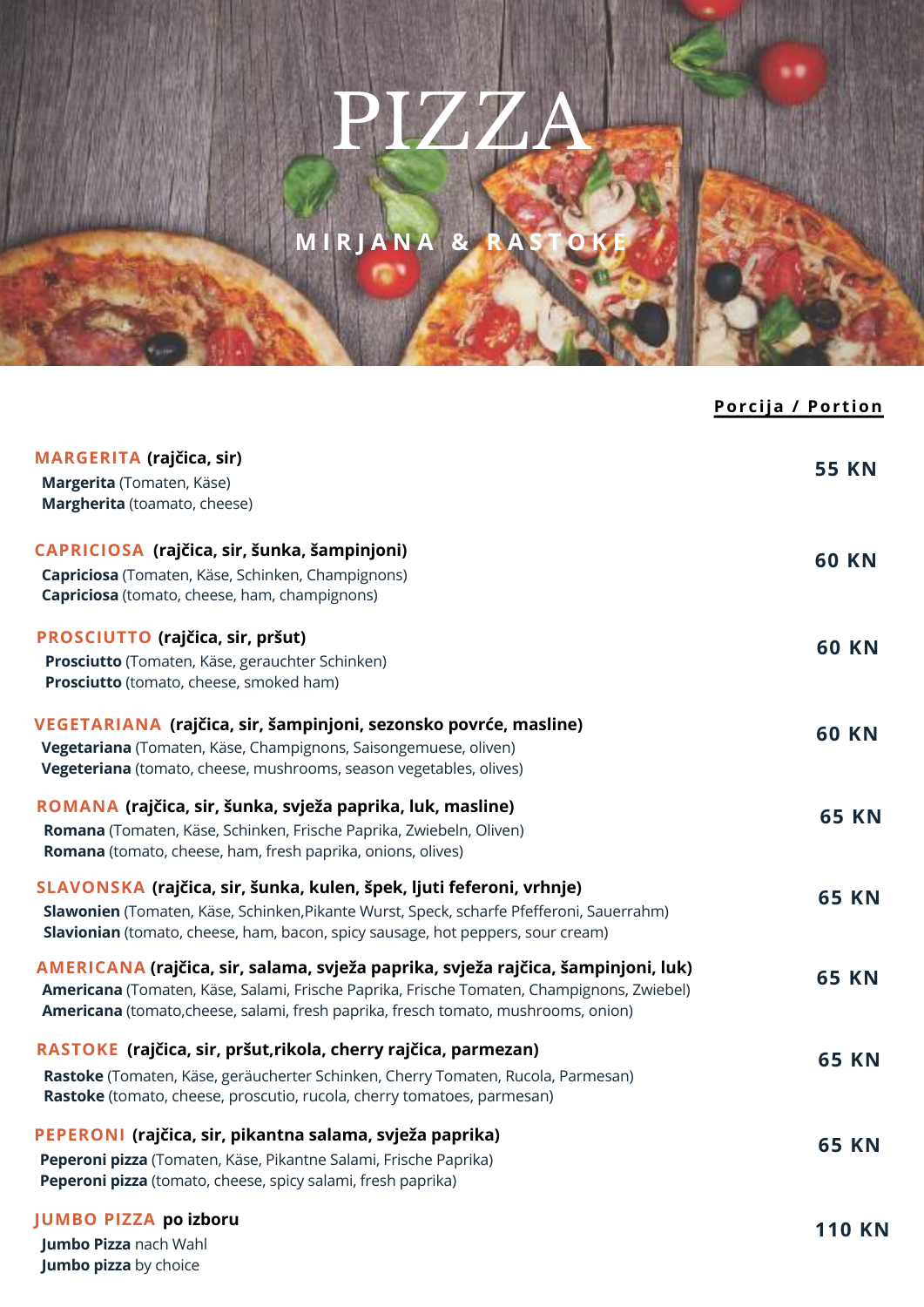**M I R J A N A & R A S T O K E**

# Deserti / Desserts

| ČOKOLADNI SOUFFLE (lava cake) sa sladoledom od vanilije na podlozi od brusnica<br>Schoko souffle (lava cake) mit Vanille Eis auf Preiselbeersoße<br>Chocolate souffle (lava cake) with vanilla ice cream on cranberry sauce                                                            | <b>35 KN</b> |
|----------------------------------------------------------------------------------------------------------------------------------------------------------------------------------------------------------------------------------------------------------------------------------------|--------------|
| DOMAĆA ŠTRUDLA OD JABUKE u umaku od vanilije s preljevom od vruće višnje<br>Hausgemachter Apfelstrudel in Vanillesoße übergossen mit heissem Kirschen<br>Homemade apple strudel in vanilla sauce with hot sour cherries topping                                                        | <b>30 KN</b> |
| DOMAĆA ŠTRUDLA OD SIRA u umaku od vanilije s preljevom od vruće višnje<br>Hausgemachter Topfenstrudel in Vanillesoße übergossen mit heissem Kirschen<br>Homemade cheese strudel in vanilla sauce with hot sour cherries topping                                                        | <b>30 KN</b> |
| RAZNI DOMAĆI KOLAČI izloženi u hladnoj vitrini u baru<br>Verschidene hausgemachte Kuchen - in der Vitrine ausgestellt (im Bar)<br>Various homemade cakes - Can be seen at the Refrigerated display cabinet (in Bar)                                                                    | <b>22 KN</b> |
| Palačinke / Pfankuchen / Pancakes                                                                                                                                                                                                                                                      |              |
| PALAČINKE SA SLADOLEDOM na zrcalu od marelice sa čokoladom i šlagom<br>Pfankuchen mit Eis auf Orangenspiegel mit Schokolade und Schlag<br>Pancakes with ice cream on a "mirror" of orange sauce with chocolate and whipped cream                                                       | <b>30 KN</b> |
| PALAČINKE PUNJENE ORASIMA na zrcalu od čokolade i šumskog voća s zapečenim<br>bademom i šlagom                                                                                                                                                                                         | <b>30 KN</b> |
| Pfankuchen gefüllt mit Wallnuss auf Schoko und Waldfrucht Spiegel mit geroesteten Mandeln und Schlag<br>Pancakes filled with walnuts on a chocolate-mixed wildberries "mirror" with toasted almonds and whipped cream                                                                  |              |
| ČOKO PALAČINKE na zrcalu od šumskog voća sa svježim voćem i šlagom<br>Schoko Pfankuchen (gefüllt mit Schokolade) auf Waldfruchtspiegel mit frischen Obst und Schlag<br>"Choco" pancakes (filled with chocolate) on a "mirror" of mixed wildberries with fresh fruits and whipped cream | <b>28 KN</b> |
| PLAČINKE S MARMELADOM na zrcalu od marelice sa svježim voćem i šlagom<br>Pfankuchen mit Marmelade auf Marillenspiegel mit frischen Obst und Schlag<br>Pancakes with marmelade on a "mirror" of apricots with fresh fruits and whipped cream                                            | <b>28 KN</b> |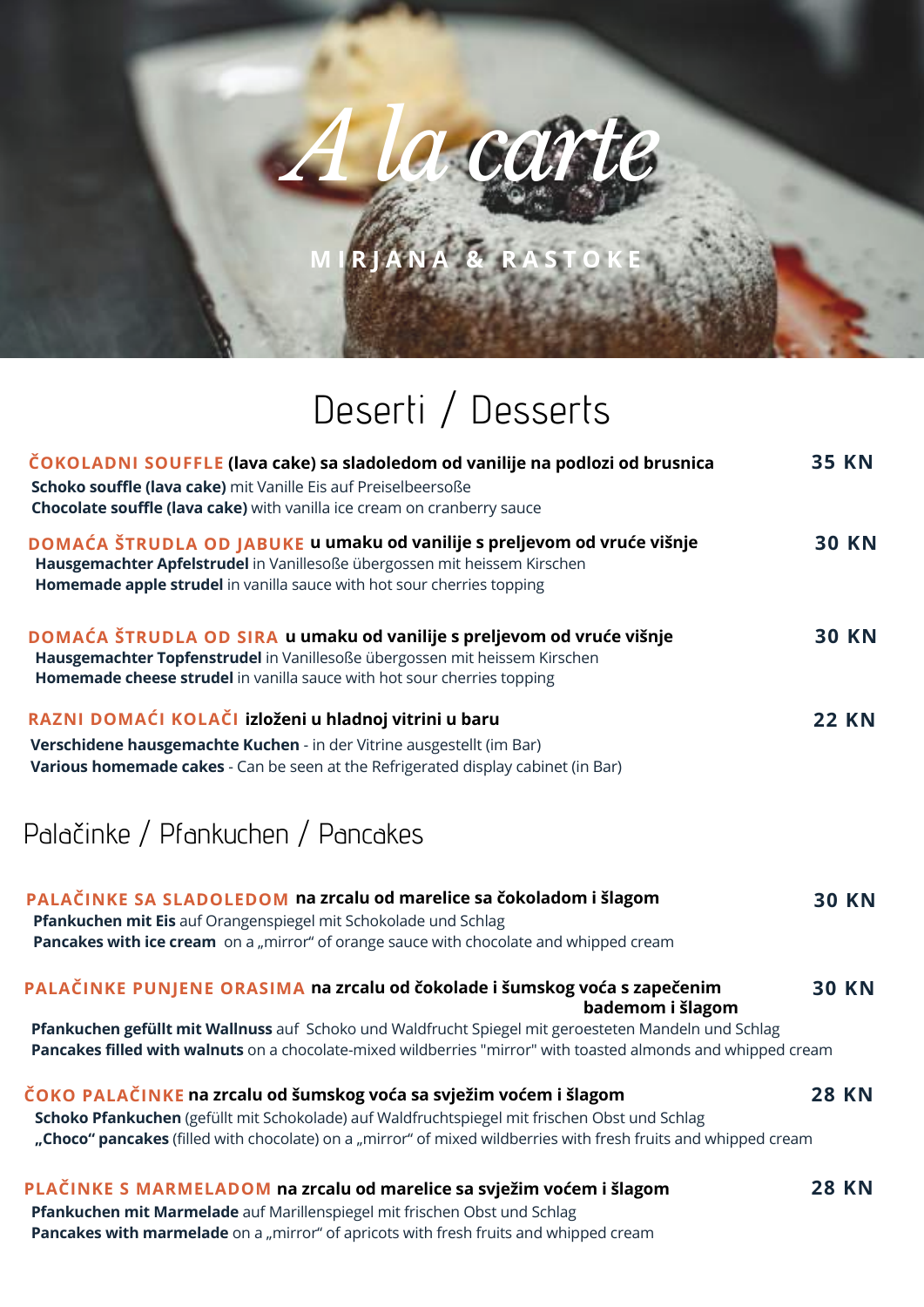**M I R J A N A & R A S T O K E**

# Prilozi / Beilage / Side dish

| SVJEŽE POVRĆE SA ROŠTILJA<br><b>Gegrilltes frisches Gemüse / Grilled fresh vegetables</b>                   | <b>35 KN</b> |
|-------------------------------------------------------------------------------------------------------------|--------------|
| LIČKI PEKARSKI KRUMPIR IZ KRUŠNE PEĆI<br>Hausgemachte Ofenkartoffel / Homemade potatoes baked in brick oven | <b>25 KN</b> |
| <b>SLANI KUHANI KRUMPIR</b><br>Salzkartoffeln / Boiled salt potatoes                                        | <b>25 KN</b> |
| <b>POMMES FRITTES</b>                                                                                       | <b>25 KN</b> |
| <b>DUVED RIŽA</b><br>Letscho Reis (mit Gemüse) / Lecso Rice (rice with vegetables)                          | <b>25 KN</b> |
| <b>ŠIROKI ZELENI REZANCI</b><br>Grüne Nudeln / Green pasta                                                  | <b>25 KN</b> |
| PRŽENI KRUMPIR                                                                                              | <b>25 KN</b> |

**Knusprige Kartoffelecken / Potato wedges**

## Dodaci / Beilage / Extras

| <b>MASLINE / Oliven / Olives</b>                                                      | <b>12 KN</b> |
|---------------------------------------------------------------------------------------|--------------|
| <b>PARMEZAN / Parmesan</b>                                                            | <b>10 KN</b> |
| <b>AJVAR / Ajwar</b>                                                                  | <b>10 KN</b> |
| <b>KEČAP / Ketchup</b>                                                                | <b>10 KN</b> |
| <b>MAJONEZA/Mayonnaise</b>                                                            | <b>10 KN</b> |
| <b>TARTAR UMAK / Tartar sauce</b>                                                     | <b>10 KN</b> |
| <b>SENF / Mustard</b>                                                                 | <b>10 KN</b> |
| KISELO VRHNJE / Sauerrahm / Sour creme                                                | <b>10 KN</b> |
| SVJEŽI ČEŠNJAK U MASLINOVOM ULJU<br>Knoblauch in Olivenöl / Fresh garlic in olive oil | <b>10 KN</b> |
|                                                                                       |              |

**DOMAĆE POGAČE I KRUH IZ KRUŠNE PEĆI Hausgemachte Brot & Brotchen aus dem Ofen / Homemade bread and buns from bakers oven 3 KN**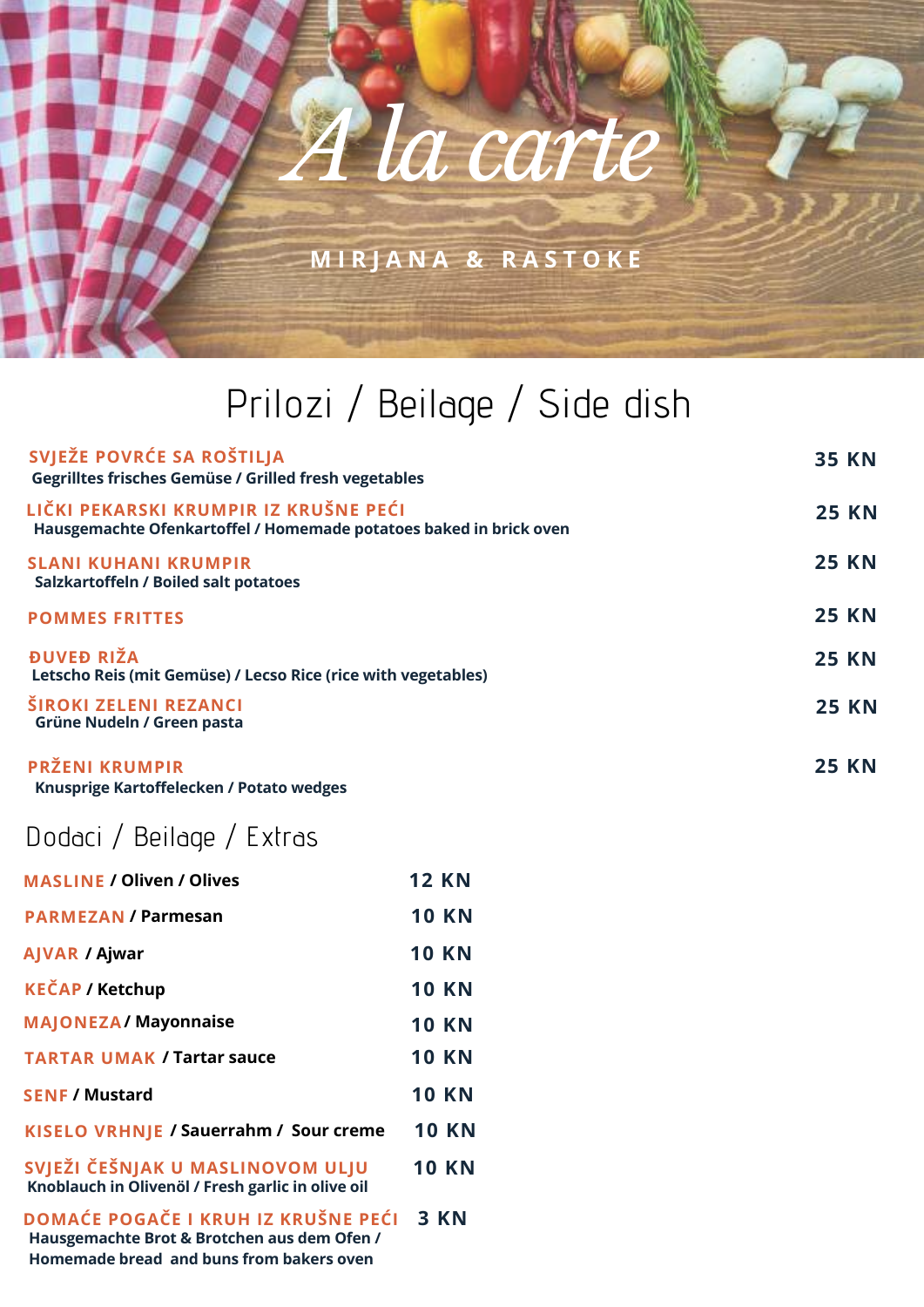# *Doručak / Frühstück / Breakfast*

## **M I R J A N A & R A S T O K E**

|                                                                                                                                                        | Porcija / Portion |
|--------------------------------------------------------------------------------------------------------------------------------------------------------|-------------------|
| <b>OMLET</b> sa šunkom<br><b>Schinkenomelette / Ham omelet</b>                                                                                         | <b>35 KN</b>      |
| SELJAČKI OMLET (s restanim krumpirom i špekom)<br>Bauernomelette (mit Roestkartoffeln und Speck)<br>Peasent's omelet (with braised potatoes and bacon) | <b>35 KN</b>      |
| <b>OMLET</b> sa gljivama<br><b>Pilzomelette</b><br><b>Mushroom omelet</b>                                                                              | <b>35 KN</b>      |
| <b>OMLET sa sirom</b><br><b>Kaeseomelette</b><br><b>Cheese omelet</b>                                                                                  | <b>35 KN</b>      |
| <b>OMLET sa šparogama</b><br><b>Omelett mit Spargel</b><br><b>Omelette with asparagus</b>                                                              | <b>35 KN</b>      |
| KAJGANA sa šunkom<br>Ruehrei mit Schinken<br>scrambled eggs with ham                                                                                   | <b>30 KN</b>      |
| KAJGANA sa špekom<br>Ruehrei mit Speck /<br><b>Scrambled eggs with bacon</b>                                                                           | <b>30 KN</b>      |
| KAJGANA sa šampinjonima<br>Ruehrei mit Pilzen /<br><b>Scrambled eggs with mushrooms</b>                                                                | <b>30 KN</b>      |
| ŠUNKA S JAJIMA<br>Schinken mit Eier /<br>Ham and egg                                                                                                   | <b>30 KN</b>      |
| <b>SLANINA S JAJIMA</b><br>Speck mit Eier /<br><b>Bacon and eggs</b>                                                                                   | <b>30 KN</b>      |
| <b>DOMAĆE POGAČE I KRUH IZ KRUŠNE PEĆI</b><br>Hausgemachte Brot & Brotchen aus dem Ofen /<br>Homemade bread and buns from bakers oven                  | <b>3 KN</b>       |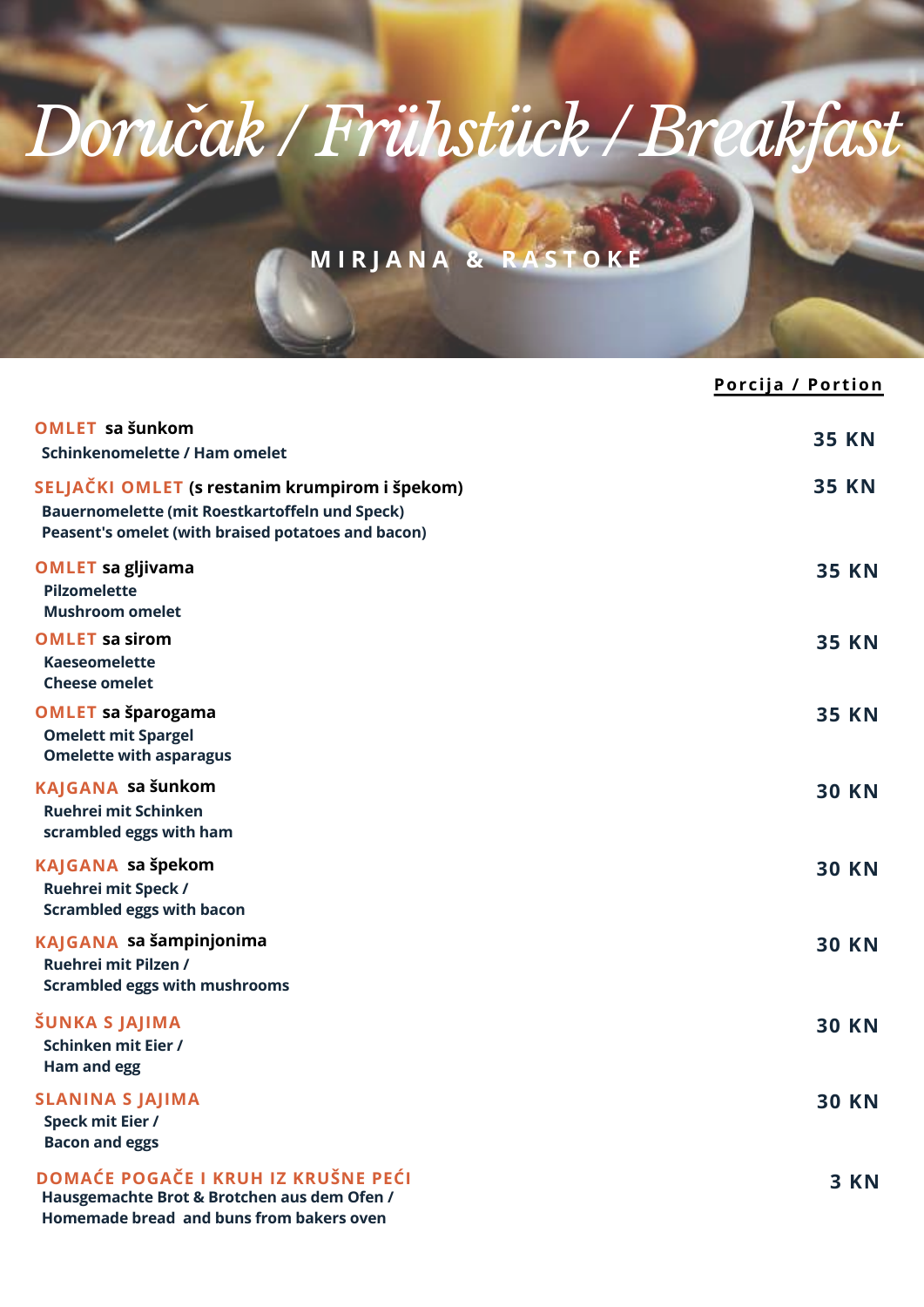

## **KAVA / COFFEE**

|                                                       | 10 kn   |
|-------------------------------------------------------|---------|
|                                                       | 12 kn   |
| Kava sa šlagom<br>Coffee with whipped cream           | 12 kn   |
|                                                       | 13 kn   |
|                                                       | 15 kn   |
|                                                       | 15 kn   |
|                                                       | 11 kn   |
| Kava bez kofeina s mlijekom<br>Decaf coffee with milk | 13 kn   |
|                                                       | 17 kn   |
| Ledeni Nescaffe                                       | 18 kn   |
| Kakao                                                 | 14 kn   |
|                                                       | 14 kn   |
| Čaj                                                   | $11$ kn |
|                                                       | 15 kn   |
| KAVA ZA VAN / COFFEE TO GO                            |         |
| Kava espresso                                         | 12 kn   |
| Kava s mlijekom                                       | 14 kn   |
| Kava bez kofeina                                      | 14 kn   |
| Kava bez kofeina s mlijekom<br>Decaf coffee with milk | $15$ kn |
| MINERALNA VODA / MINERAL WATER                        |         |

#### GAZIRANA / SPARKLING

| Jamnica 1L                                                  | 25 kn |
|-------------------------------------------------------------|-------|
| Jamnica 0,5L<br>Mineral water sparkling 0,5L                | 16 kn |
| Jamnica 0,25L<br>Mineral water sparkling 0,25L <b>12 kn</b> |       |
| Jamnica Sensation 0,25L<br>Mineral water with flavor 0,25L  | 15 kn |
| Jamnica Botanica 0,25L<br>Mineral water with flavor 0,25L   | 17 kn |
| NEGAZIRANA / STILL                                          |       |
| Jana 0,75L                                                  |       |
| Mineral water still 0,75L <b>20 kn</b>                      |       |
| Jana 0,5L<br>Mineral water still 0,5L                       | 17 kn |
| Jana 0,33L<br>Mineral water still 0,33L                     | 14 kn |
| Jana Vitamin 0,33L<br>StII water with flavor 0,33L          | 15 kn |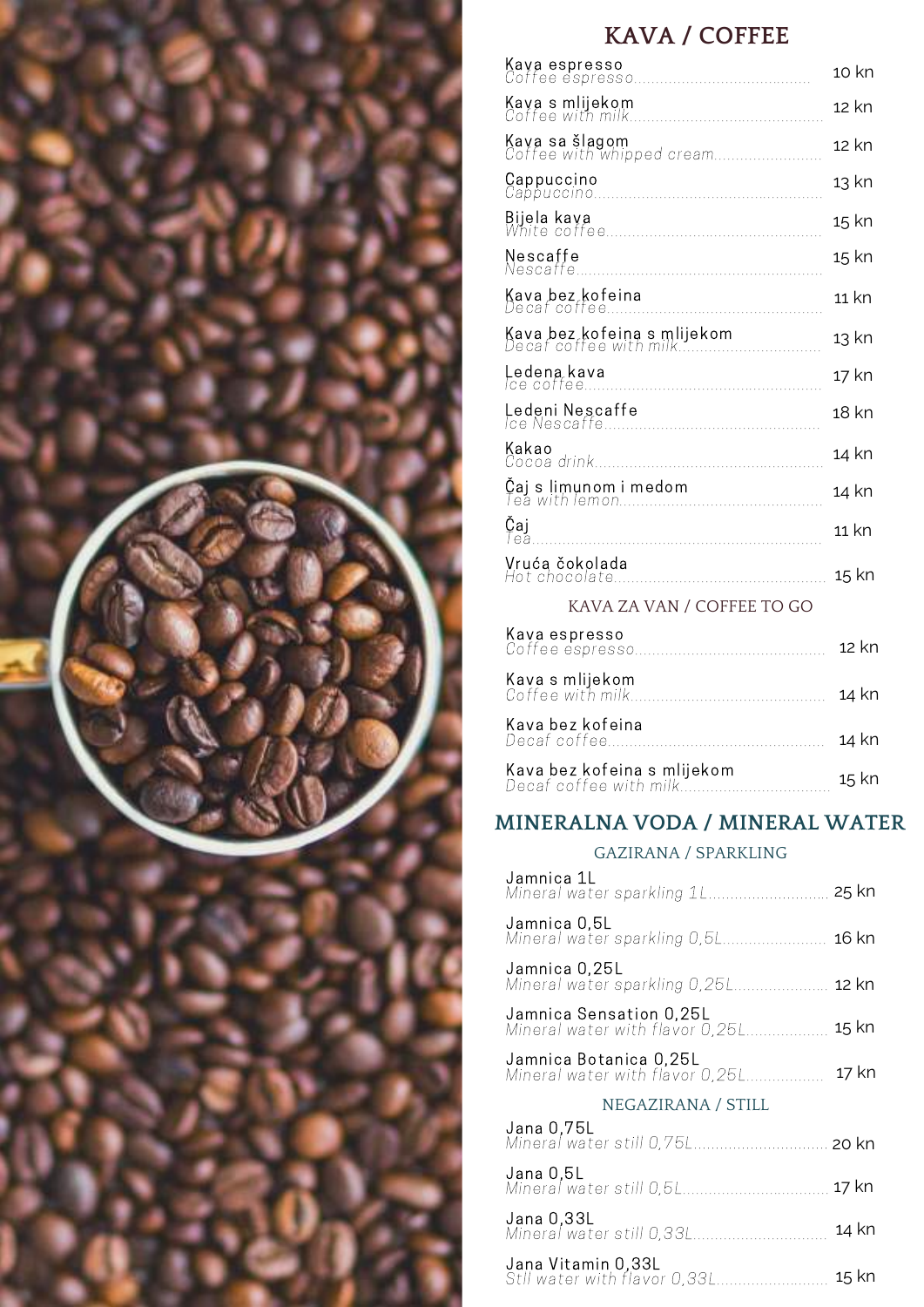#### **KOKTELI & SPRITZERI / COCKTAILS & SPRITZER**

### **SPRITZER**

| UI IVI LALIN                                                                                                                               |       |
|--------------------------------------------------------------------------------------------------------------------------------------------|-------|
| Aperol Spritz<br>Aperol, pjenušac/ sparkling wine, soda, naranča/                                                                          | 32 kn |
| Hugo<br>Bazga/ erderflower, pjenušac/ sparkling wine,<br>sodă, limeta/ lime, menta/ mint                                                   | 30 kn |
| Rosé Spritzer<br>Bazga/ erderflower, Rosé pjenušać/ sparkling<br>wine, soda, limeta/lime, menta/mint,                                      | 30 kn |
| Campari & Soda                                                                                                                             | 32 kn |
| <b>GIN &amp; TONIC</b>                                                                                                                     |       |
| Sax Gin & Tonic<br>Sax gin 50ml, Schweppes tonic,                                                                                          | 27 kn |
| <b>Bombay G&amp;T</b><br>Bombay Sapphire gin 50ml, Thomas Henry Tonic,<br>sok od limete/lime juice, limeta/lime                            | 43 kn |
| Hendrick's Gin & Tonic<br>Hendrick's gin 50ml, Thomas Henry Tonic,                                                                         | 48 kn |
| Rastoke Gin & Tonic<br>Gin 50ml- Lokalna destilerija "Magdić"/localy<br>produced distillery "Magdić", Thomas Henry<br>Tonic, začini/spices | 43 kn |
| Lady's Gin & Tonic<br>Hendrick's gin 0,05I, Thomas Henry cherry<br>blossom tonic, začini/spices                                            | 48 kn |
| <b>COCKTAIL</b>                                                                                                                            |       |
| White Russian<br>Vodka, kahlúa, slatko vrhnje/heavy cream 40 kn                                                                            |       |
| Margarita<br>rargu.r.c.<br>Tequila, triple sec, sok od imete/lime juice,<br>limeta/lime                                                    | 40 kn |
| Dry Martini<br>Hendrick's Gin, Martini dry vermouth 42 kn                                                                                  |       |
| Daiquiri<br>Bacardi carta blanca rum, sok od limete/fresh<br>lime juice, simple syrup                                                      | 42 kn |
| Whiskey Sour<br>Jack Daniel's, sok od limuna/fresh lemon juice,<br>simple syrup                                                            | 40 kn |
| Negroni<br>Bombay sapphire gin, Campari, Martini Rosso 42 kn                                                                               |       |
| Mojito<br>Bacardi carta blanca, sok od limete/lime juice,<br>menta/mint, club soda, simple syrup                                           | 42 kn |
| Cosmopolitan                                                                                                                               |       |
| Cuba libre<br>Bacardi carta blanca, coca-cola, limeta/lime <b>40 kn</b>                                                                    |       |
| Mimosa<br>Pjenušac/ sparkling wine, sok od naranče/<br>orange juice, triple sec                                                            | 35 kn |
| Long island iced tea                                                                                                                       |       |
| Vodka, Bacardi carta blanca, tequilla, gin, triple<br>sec, simple syrup, limunov sok/lemon juice,                                          |       |

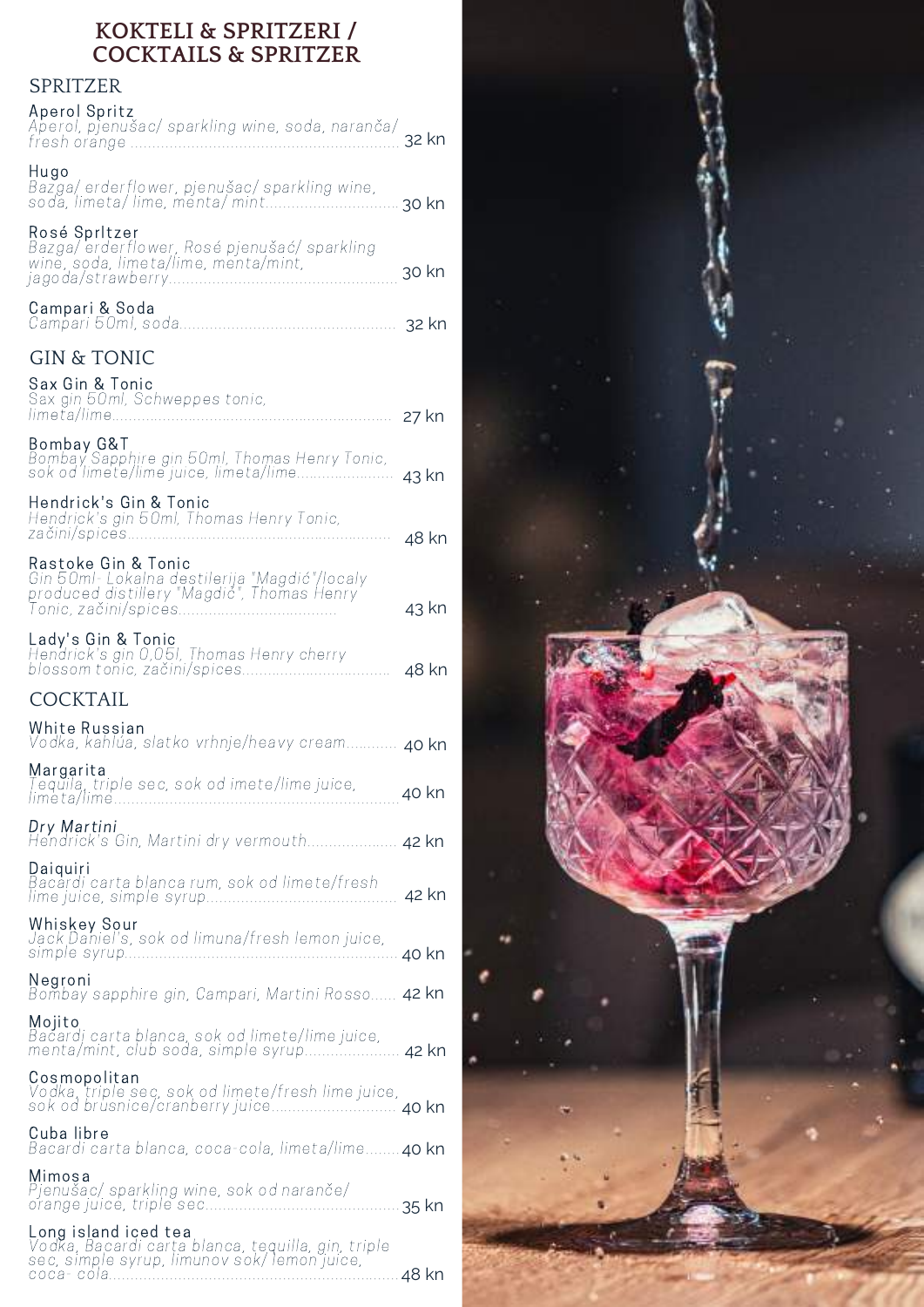### **BEZALKOHOLNA PIĆA / SOFT DRINKS**

| Svježe cijeđena naranča 0,201<br>Fresh-squeezed orange juice 0,201                      |         |
|-----------------------------------------------------------------------------------------|---------|
|                                                                                         | $21$ kn |
| Svježe cijeđena limunada 0,201<br>Fresh-squeezed lemonade 0,201                         | 18 kn   |
|                                                                                         | 17 kn   |
|                                                                                         | 17 kn   |
|                                                                                         | 17 kn   |
|                                                                                         | 18 kn   |
| Schweppes Tonic water 0,251                                                             | 17 kn   |
| Schweppes Bitter lemon 0,251                                                            | 17 kn   |
| Schweppes Tangerina 0,251                                                               | 17 kn   |
| Thomas Henry tonic water 0,201                                                          | 22 kn   |
|                                                                                         | 17 kn   |
|                                                                                         | 17 kn   |
|                                                                                         | 22 kn   |
| <b>Ledeni Čaj 0,251 - Breskva/Šumsko voće</b><br>Ledeni Čaj 0,251 - Breskva/Šumsko voće | 17 kn   |
|                                                                                         | 16 kn   |
|                                                                                         | 17 kn   |
|                                                                                         |         |
|                                                                                         | 40 kn   |
|                                                                                         | 30 kn   |

### **PIVO & CIDER / BEER & CIDER**

| Velebitsko svjetlo/lager 0,51                                                                  | 20 kn |  |
|------------------------------------------------------------------------------------------------|-------|--|
| Velebitsko tamno/dark 0,51 20 kn                                                               |       |  |
|                                                                                                | 35 kn |  |
| T <mark>omislav tamno točeno 1 </mark><br>Draft Beer Tomislav - dark 1L                        | 38 kn |  |
|                                                                                                |       |  |
|                                                                                                |       |  |
|                                                                                                |       |  |
|                                                                                                |       |  |
| Franziskaner - Pšenično pivo/Weissbier 0,5L 22 kn                                              |       |  |
|                                                                                                |       |  |
|                                                                                                |       |  |
|                                                                                                |       |  |
| Ožujsko limun/lemon 0,51 18 kn                                                                 |       |  |
| Ožujsko grejp/grapefruit 0,51 18 kn                                                            |       |  |
|                                                                                                |       |  |
|                                                                                                |       |  |
| Tomislav tamno/dark 0,51 19 kn                                                                 |       |  |
|                                                                                                |       |  |
|                                                                                                |       |  |
| Ožujsko cool bezalkoholno pivo 0,5 l<br>Ožujsko cool non alcoholic beer 0,5 l                  | 18 kn |  |
|                                                                                                | 22 kn |  |
| <b>Barts - alkoholna mineralna voda 0,21</b><br>Barts hard seltzer - alcoholic sparkling water | 27 kn |  |

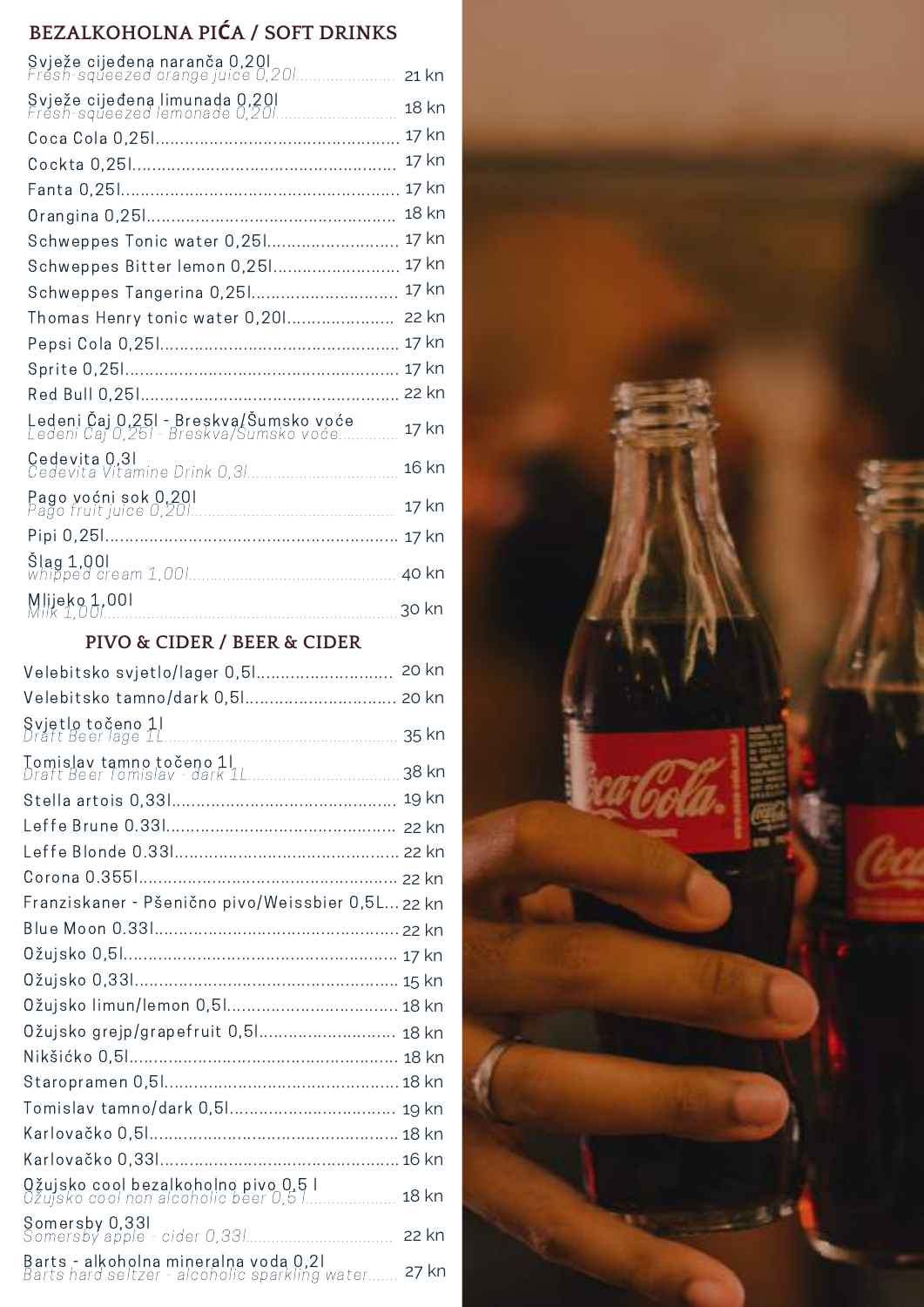

## **ALKOHOLNA PIĆA / ALCOHOLIC DRINKS**

0,03L

| Viljamovka - Fructal (Prior)<br>Williams pear brandy - Fructal              | $23$ kn |
|-----------------------------------------------------------------------------|---------|
| Williams (Viljamovka) - Badel 1862<br>Williams pear brandy - Badel 1862     | 16 kn   |
| Domaća Šljivovica<br>Homemade Plum brandy (schnapps)                        | 13 kn   |
| Travarica - Vinoplod Šibenik<br>Herbal brandy (schnapps) - Vinoplod Šibenik | 12 kn   |
| Travarica - Badel 1862<br>Herbal brandy (schnapps) - Badel 1862             | 12 kn   |
| Komovica - Vinoplod Šibenik<br>Grape brandy (schnapps) - Vinoplod Šibenik   | 12 kn   |
| Komovica - Badel 1862<br>Grape brandy (schnapps) - Badel 1862               | 12 kn   |
|                                                                             |         |

### **WHISKY / BRANDY / COGNAC**

| <b>Ballantines whisky</b><br>Ballantines - finest Scotch whisky <b>20 kn</b>             |       |
|------------------------------------------------------------------------------------------|-------|
| <b>Jack Daniels whiskey</b><br>Jack Daniels - Tennessee whiskey                          | 23 kn |
| <mark>Nikka blended whisky - Japan</mark><br>Nikka whisky - Blended whisky - Japan 48 kn |       |
| Johnnie Walker Red Label whisky 20 kn                                                    |       |
| Johnnie Walker black Label whisky 30 kn                                                  |       |
| <b>Dewars Whisky</b><br>Dewars whisky - Blended Schotch whisky <b>21 kn</b> .            |       |
| Prima brand (Konjak) - Badel 1862 10 kn                                                  |       |
|                                                                                          |       |
| Four Roses Bourbon 0,031  24 kn                                                          |       |
| Prima brand Black - Badel 1862 16 kn                                                     |       |
|                                                                                          |       |

### **LIKERI / LIQUEURS**

| Kruškovac<br>Sweet pear liqueur - Badel 1862      | 10 kn |
|---------------------------------------------------|-------|
| Medica<br>Sweet honey liqueur - Badel 1862        | 14 kn |
| Orahovac<br>Sweet walnut liqueur - Badel 1862     | 14 kn |
| Borovnica<br>Sweet blueberry liqueur - Badel 1862 | 14 kn |
| Višnjevac<br>Sweet cherry liqueur - Badel 1862    | 15 kn |
|                                                   | 17 kn |
| Pelinkovac                                        | 11 kn |
|                                                   | 16 kn |
|                                                   | 10 kn |
|                                                   | 11 kn |
|                                                   | 14 kn |
|                                                   |       |